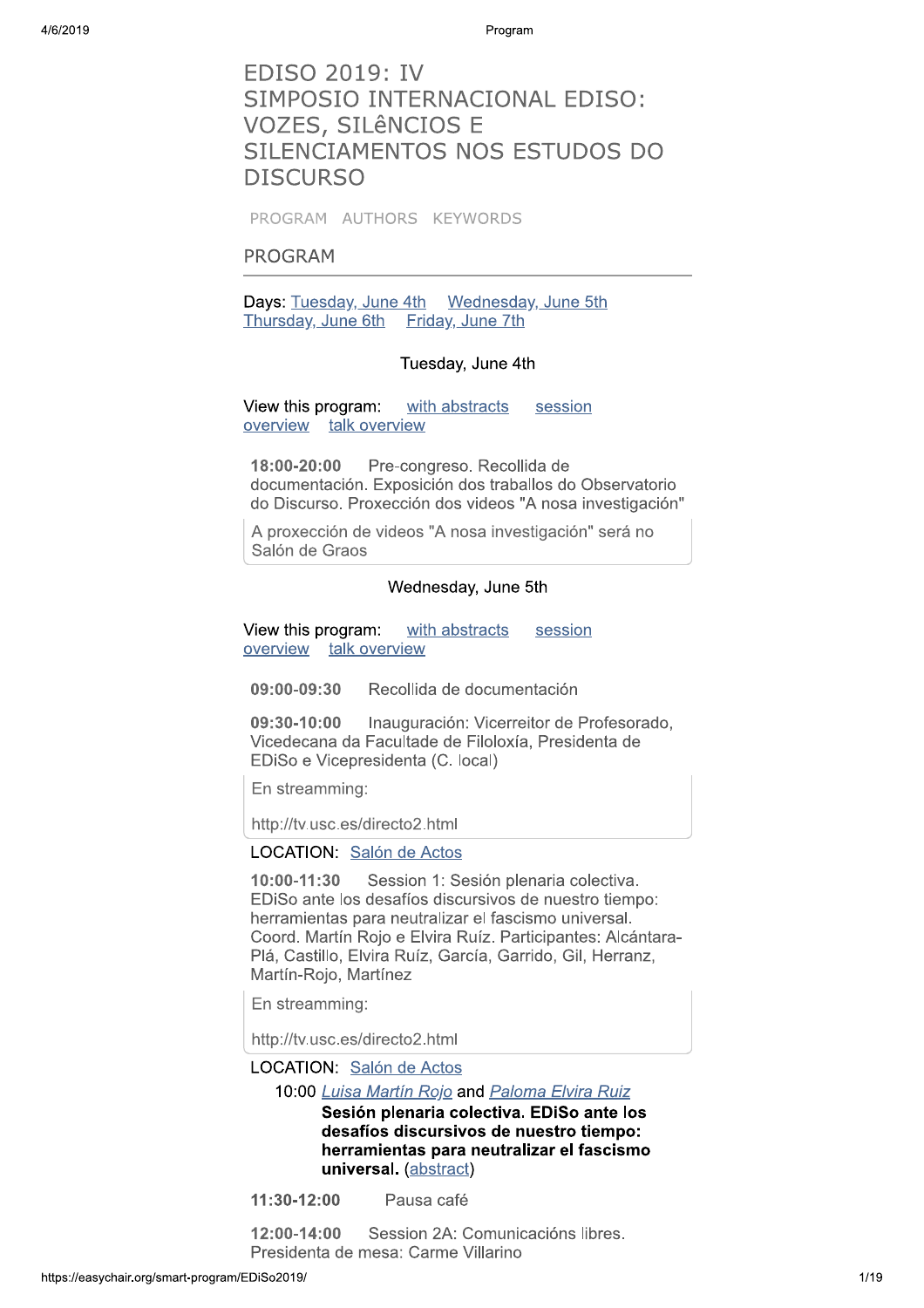LOCATION: D12

12:00 Man Li

El poder del silencio: una investigación sobre la simbolización del asma y la condición femenina (abstract)

12:30 Tauã Lima Verdan Rangel

**EDUCAÇÃO EM DIREITOS HUMANOS E INCLUSÃO DAS MINORIAS SEXUAIS NO CONTEXTO DE RETROCESSO BRASILEIRO: DIREITOS HUMANOS PARA QUEM NOS CURSOS DE DIREITO?** (abstract)

13:00 Marilia Neri and Sonia Maria Rocha Sampaio Silêncios que gritam: uma análise bibliográfica sobre a ausência de pessoas transgênero no ensino superior brasileiro (abstract)

12:00-14:00 Session 2B: Comunicacións libres. Presidenta de mesa: Carme Hermida

LOCATION: D13

12:00 Raul Rios Rodríguez

"Não há alternativa": A legitimação das políticas de austeridade como resposta à crise económica de 2008 e o silenciamento das alternativas através do discurso mediático. Análise de La Voz de Galicia e El País (abstract)

12:30 Tomás Córcoles Molina

La corrupción desde una perspectiva lingüística: estudio pragma-retórico de los casos de fraude en los másteres de Montón, **Cifuentes y Casado (abstract)** 

13:00 Maite Garcia-Ruiz, Ibon Manterola and Ane Ortega

> Voces de los padres y madres en la política lingüística familiar multilingüe (abstract)

13:30 Viviane Resende

Metáforas na representação de ações e políticas públicas dirigidas à população em situação de rua na Folha de S. Paulo (abstract)

12:00-14:00 Session 2C: Porqués y cómos del provecto glotopolítico: Etnografía, semiótica y teoría política. Coor. Del Valle. Discusssant: Ramallo

# **LOCATION: Salón Graos**

12:00 Juan Rodriguez and Miki Makihara

**Politics of Stance Taking: Glotopolitical Perspectives and Ethnographic Analysis** (abstract)

12:30 Natalia Castro Picon

"I have a scream". Lenguajes disidentes y nuevas subietividades políticas en torno al 15M (abstract)

13:00 José Del Valle and Antonio Tudela

De los principios de autoridad e identificación como base de la estandarización lingüística. Una visión crítica desde la glotopolítica y la jurilingüística. (abstract)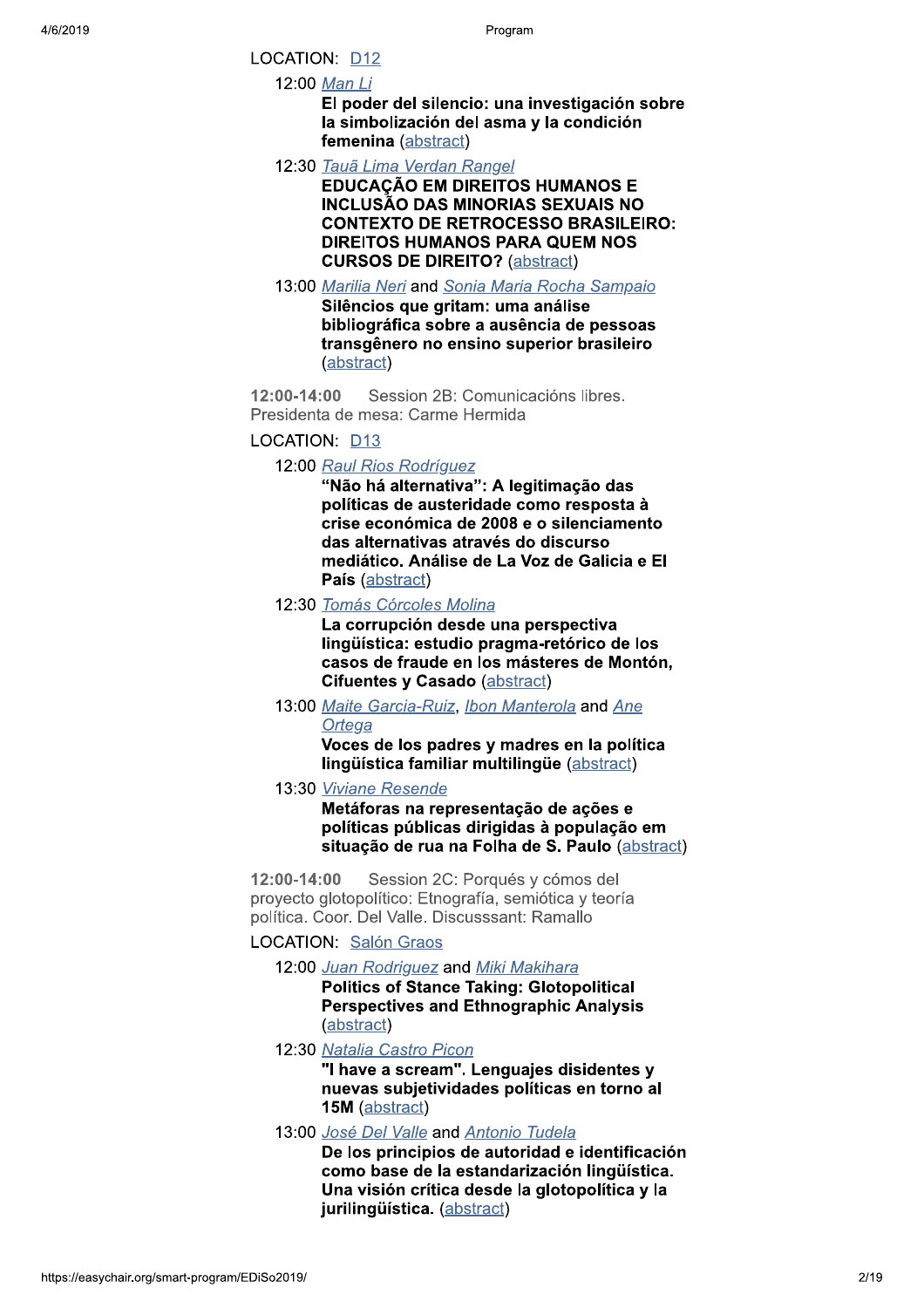12:00-14:00 Session 2D: Discursos de los Movimientos Sociales, Parte I, Coor, van Dijk, Matos, Fonseca e Morales

En streamming:

http://tv.usc.es/directo2.html

LOCATION Salón de Actos

12:00 Carlúcia Maria Silva, Renata Siviero Martins and Vanuzia Gonçalves Amaral

ORGANIZAÇÃO E LUTA PELO DIREITO À CIDADE: o caso de catadores de materiais recicláveis e seus processos organizativos e sociopolíticos (abstract)

- 12:30 Ana Raquel Matos and Dora Fonseca
	- O antes e o depois: as narrativas dos protestos antiausteridade em Portugal (abstract)
- 13:00 Laura Filardo-Llamas and Sara Molpeceres "Somos las nietas de las bruias que no pudisteis quemar". El conflicto de género y sus re-contextualizaciones en las marchas feministas. Un estudio de caso. (abstract)

Session 2E: Voces, silencios v  $12:00 - 14:00$ silenciamientos en el contexto educativo. Coor. Cruz Moya e Taboada

#### LOCATION: D05

12:00 Olga Cruz Moya

Voces y silenciamientos en torno a los profesores español como lengua extranjera (abstract)

12:20 María Agustina Cejas, Claudia Carolina Diana Sánchez, María Lucrecia Caire, Mariana Inés Olivera, Carolina Araceli Ábrigo, Laura Gisela Pais, Ana Paula Martín, Fernando Javier Sarli, Miriam Noemí Taboada, María Fernanda Spada, María Beatriz Taboada and Grupo Calidoscopio Voces, silencios y silenciamientos en materiales educativos para la enseñanza de la

Lengua y la Literatura: hacia un abordaje crítico y horizontal (abstract)

- 12:40 Luis Emilio Abraham De la escuela a la universidad, y de vuelta: teoría literaria y didáctica de la literatura (abstract)
- 13:00 María Beatriz Taboada

Palabra maestra: reflexiones en torno a los modos de decir y abordar prácticas, medios y mediaciones en la enseñanza (abstract)

12:00-14:00 Session 2F: En voz propia. Descolonizar os discursos públicos sobre a xitanidade. Coor. Jiménez Cortiñas e Teasley

# LOCATION: D03

12:00 Sebijan Fejzula, Cayetano Fernández Ortega, Irene Jiménez Cortiñas and Cathryn Teasley Severino

> En voz propia. Descolonizar os discursos públicos sobre a xitanidade (abstract)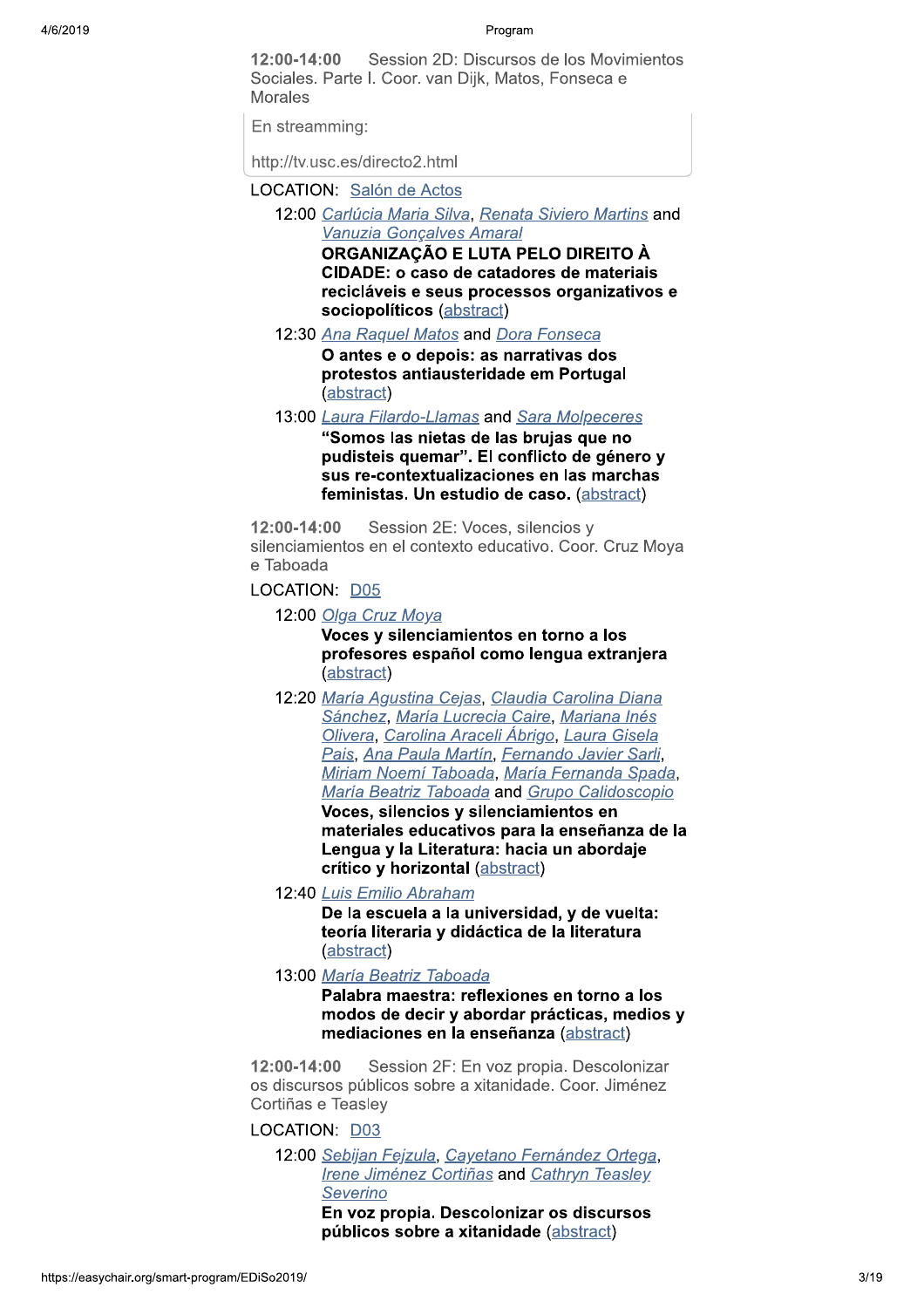12:00-14:00 Session 2G: Workshop. Voces, silencios y silenciamientos 'dentro' y 'fuera' de las instituciones. Coor. Martínez Guillem, Brion, de la Presa, Elvira, Menna e Colectivo DARTS: Discurso y análisis para la resistencia y la transformación social.

## LOCATION: D04

### 12:00 Alba Romero

De profesión: becaria precarizada (abstract)

12:15 Camila Cárdenas and Luis Cárcamo

Propuesta de alfabetización transmedia en redes sociales: Hacia la construcción de una pedagogía crítica dentro y fuera del aula (abstract)

12:30 Paloma Elvira Ruiz

La práctica etnográfica como infraestructura: hacia la construcción de relaciones de colaboración en el feminismo universitario. (abstract)

12:45 Marina de Faria

Reflexões e silêncios de uma pesquisadora brasileira: a difícil tarefa de laçar luz a corpos e a mentes invisibilizados pela sociedade capitalista (abstract)

13:05 Laura Menna

La clase migrante trabajadora: Autonomía y solidaridad en el centro de Barcelona (abstract)

13:20 Israa Allahham

La alfabetización de la mujer árabe en Galicia. Literacidad crítica. (abstract)

14:00-15:30 Pausa almorzo

15:30-17:00 Session 3: Debate plenario: Para que ensinar análise do discurso? Organizado por Comisión local (Gabriela Prego, Felisa Rodríguez e Luz Zas) e Celso Álvarez Cáccamo. Participantes: Celso Álvarez Cáccamo, David Block, Manuel Fernández Ferreiro, Clara Keating, Luci Nussbaum, Montserrat Ribas.

En streamming:

http://tv.usc.es/directo2.html

LOCATION: Salón de Actos

15:30 Celso Álvarez-Cáccamo, David Block, Manuel Fernández Ferreiro, Clara Keating, Luci **Nussbaum and Montserrat Ribas** Para que serve ensinar análise do discurso? (abstract)

17:00-17:30 Pausa café e charla solidaria

Session 4A: Voces, silencios v 17:30-20:30 silenciamientos: discursos sobre género y sexualidades. Coor. Basanta

**LOCATION: Salón Graos** 

17:30 Susana Guerrero Salazar

"Voces (masculinas) y silencios (femeninos) en las columnas de opinión que tratan sobre mujer y lenguaje" (abstract)

17:50 Stephany Bravo-Segal and Feliciano Villar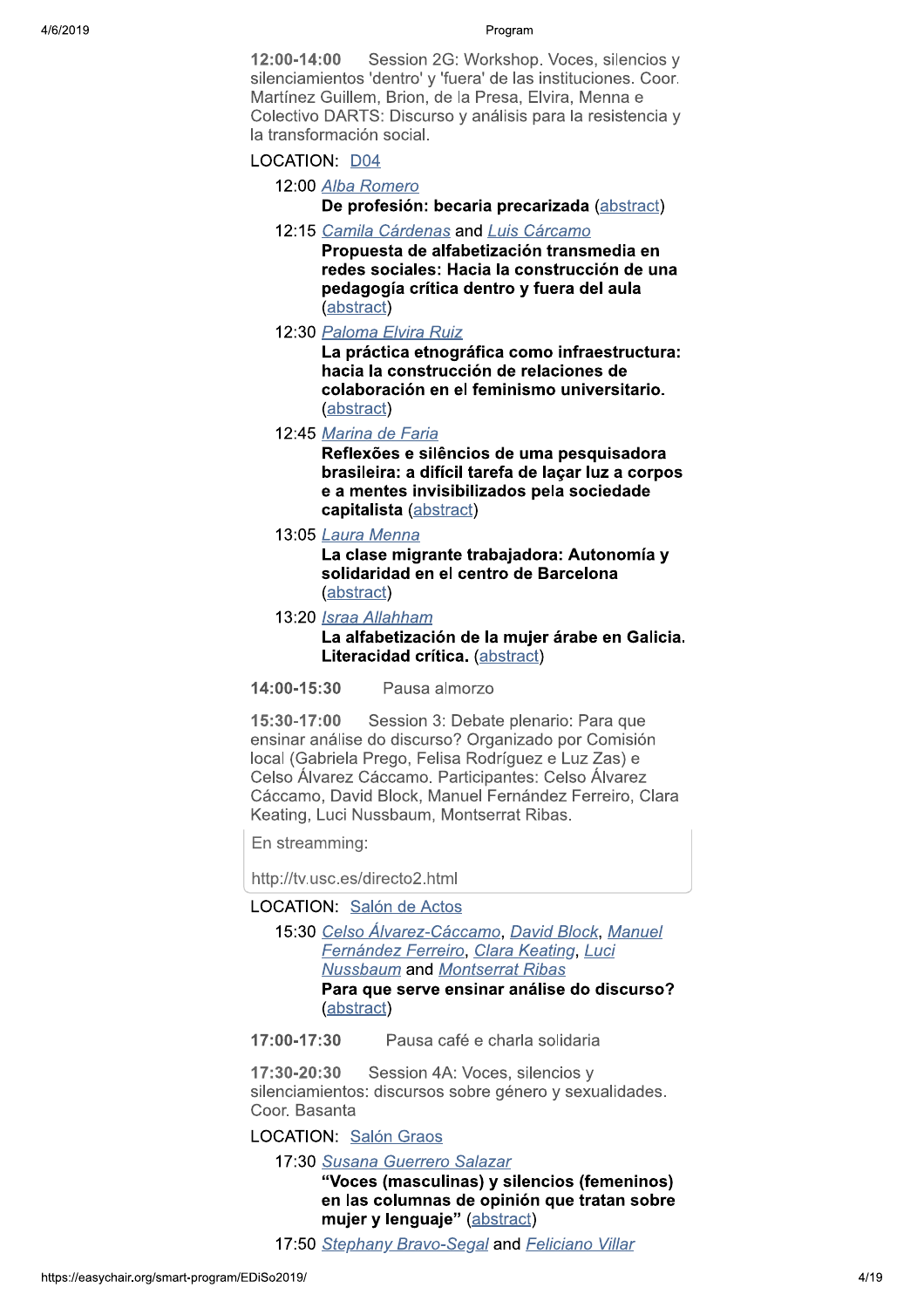regret of the contract of the contract of the contract of the contract of the contract of the contract of the contract of the contract of the contract of the contract of the contract of the contract of the contract of the Program

# Program<br>
EL DISCURSO [OLVIDADO/SILENCIADO] DE<br>
LA SEXUALIDAD EN PERSONAS MAYORES<br>
EN LOS MEDIOS DE COMUNICACIÓN<br>
(abstract)<br>
10 *Marta Cabezas*<br>
¿SILENCIAR AL FEMINISMO? LA NACIÓN<br>
IMAGINADA DE VOX Y SU DESAFÍO A LAS<br>
POLÍ

Program<br>
EL DISCURSO [OLVIDADO/SILENCIADO] DE<br>
LA SEXUALIDAD EN PERSONAS MAYORES<br>
EN LOS MEDIOS DE COMUNICACIÓN<br>
(abstract)<br>
18:10 *Marta Cabezas*<br>
2SILENCIAR AL FEMINISMO? LA NACIÓN<br>
IMAGINADA DE VOX Y SU DESAFÍO A LAS<br>
P

18:30 Carmen Marimón Llorca and José Javier Moreno Sánchez

Heteromormatividad y silenciamiento de la identidad en edades tempranas. Un análisis desde la lingüística y la pedagogía queer (abstract)

- 18:50 Jorge Diz Ferreira and Noemi Giráldez Pérez "Sois demasiado maricones": la construcción de la masculinidad en conversaciones de pandilla (abstract)
- 19:10 Noemi Basanta Llanes

"Os gays son moito máis directos": identidades sexuais e (re)construción do desexo (abstract)

19:30 Daniel Amarelo

O "outing" e as suas etiquetas: entre o silenciamento estratégico e a verbalização normalizadora (abstract)

17:30-20:30 Session 4B: Voces, silencios y silenciamientos en el cotidiano escolar. Coor. García-Serna e García-Cabeza

LOCATION: D04

17:30 Claudia Marcela Carrillo Sánchez

Diversidad, escuela y migración. Discursos en el entramado escolar. (abstract)

17:45 Laura Castro Lorenzo

As voces da (des)cortesía en galego L2:  $a$ spectos sociodiscursivos ( $a$ bstract)

- 
- 18:15 Belén García-Cabeza Género e Inmigración en el Escenario Escolar: Discursos en Contrapunto. (abstract)
- 17:30 Claudia Marcela Carrillo Sánchez<br>
Diversidad, escuela y migración. Discursos<br>
en el entramado escolar. (abstract)<br>
17:45 Laura Castro Lorenzo<br>
A svoces da (des)cortesia en galego L2:<br>
aspectos sociodiscursivos (abst 18:30 Jaime A. García-Serna Libros de texto o cómo se difumina el sujeto político en la contienda política democrática (abstract)
	- 18:45 Carolina González REFLEXÕES SOBRE RISCO E O CENÁRIO DA EDUCACÃO PAUTADA POR DIREITOS HUMANOS, GÊNERO E SEXUALIDADE (abstract)
	- 19:00 Edwar Camilo Lopera Zuluaga ¡Al otro lado del río! Condiciones de educabilidad digital de niños y niñas en situación de segregación escolar (abstract)
	- 19:15 Diego Palacios and Felipe Hidalgo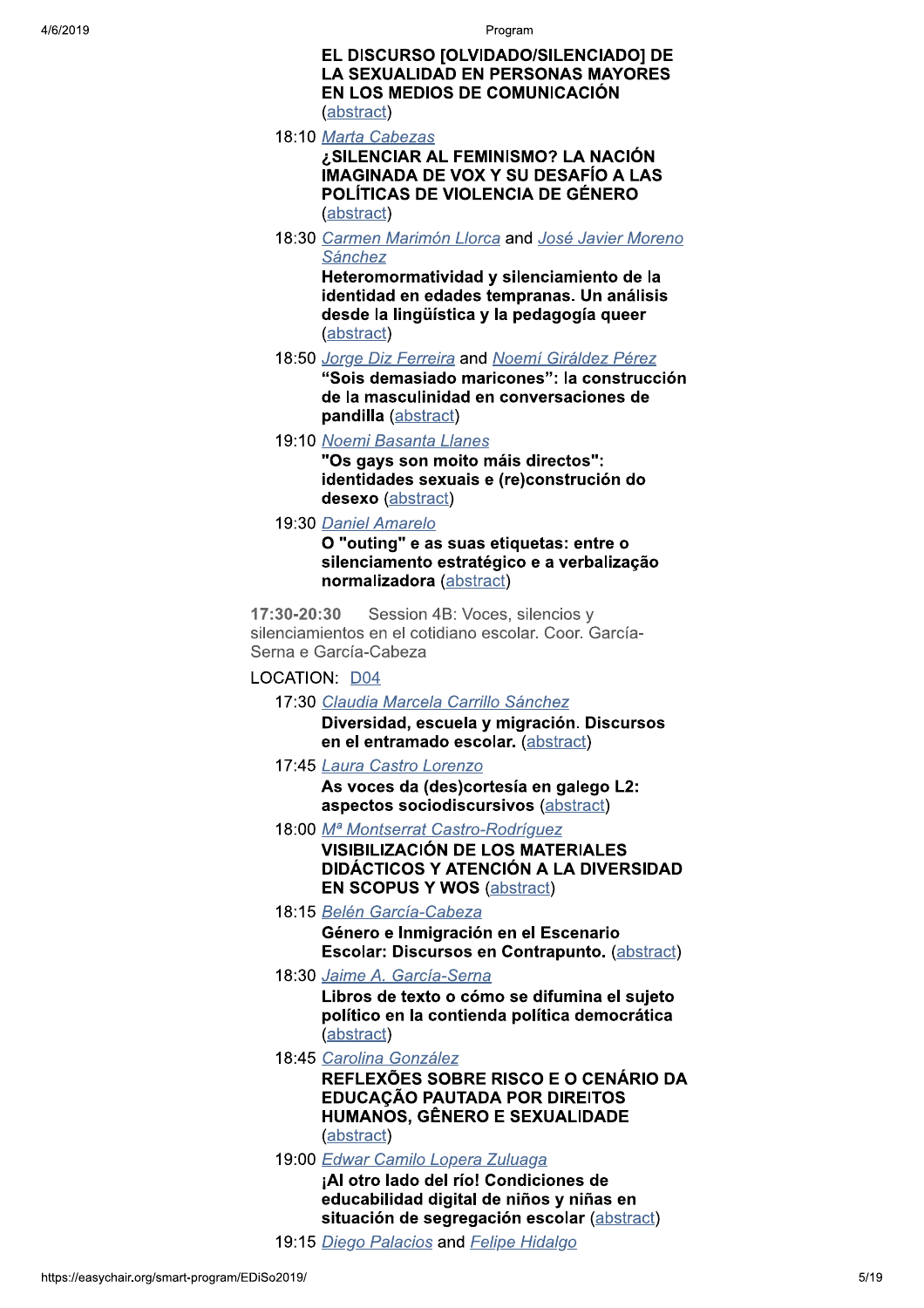Gestionando la vulnerabilidad: discursos y prácticas de psicólogos sobre su trabajo cotidiano en escuelas chilenas. (abstract)

- 19:30 Ígor Rodríguez Iglesias Enseñanza de la lengua, jerarquización lingüística y desigualdad social (abstract)
- 19:45 Jesús Rodríguez Rodríguez **ESTRATEGIAS DE SILENCIAMIENTO DE LA** DIVERSIDAD EN LOS LIBROS DE TEXTO **DIGITALES** (abstract)

17:30-19:30 Session 4C: Monolingual schools in multilingual societies: the case of Cape Verde and its diáspora. Coor. Bermingham, Oca e DePalma

# LOCATION: D05

17:30 Nicola Bermingham, Luzia Oca González and Renée Depalma Úngaro

**Monolingual Schools in Multilingual** Societies: An Exploration of Language and **Education in Cabo Verde (abstract)** 

- 18:00 Elena Samartino O alumnado caboverdiano na escola: Asimilación cultural ou educación intercultural? (abstract)
- 18:30 Ana Josefa Cardoso Kriolu na skóla?! – uma necessidade real em **Cabo Verde (abstract)**
- 19:00 Bernardo Penabade Modelo Burela: a pedagogia ao serviço da coesão social (abstract)

17:30-19:30 Session 4D: Influencia del giro dialógico en la Inclusión Educativa: el empoderamiento de grupos vulnerables. Coor. Henar Rodríguez Navarro e Grupo de inclusión educativa (Ministerio de Educación). Participan: Henar Rodríguez, Romina Paola Tavernelli, Jùlia Llompart

El objetivo de esta sesión es presentar acciones. instrumentos y proyectos orientados a la educación inclusiva.

# **LOCATION: D06**

 $17:30-19:30$ Session 4F: Discursos de los Movimientos Sociales. Parte II. Coor. van Dijk, Matos, Fonseca e Morales

# LOCATION: Salón de Actos

17:30 Facundo Reyna-Muniain and Verónica Pájaro

"Negro de alma": La construcción de clase, raza y etnicidad en "lo blanco" en la Argentina actual. (abstract)

18:00 Camila Cárdenas

Prácticas fan activistas en redes sociales: Análisis discursivo de los afiches, las caricaturas y los memes del movimiento estudiantil chileno (abstract)

18:30 Zara Pinto-Coelho and Silvana Mota-Ribeiro

Imagens de protesto e os discursos produzidos pela sua comunicação jornalística (abstract)

19:00 Esperanza Morales López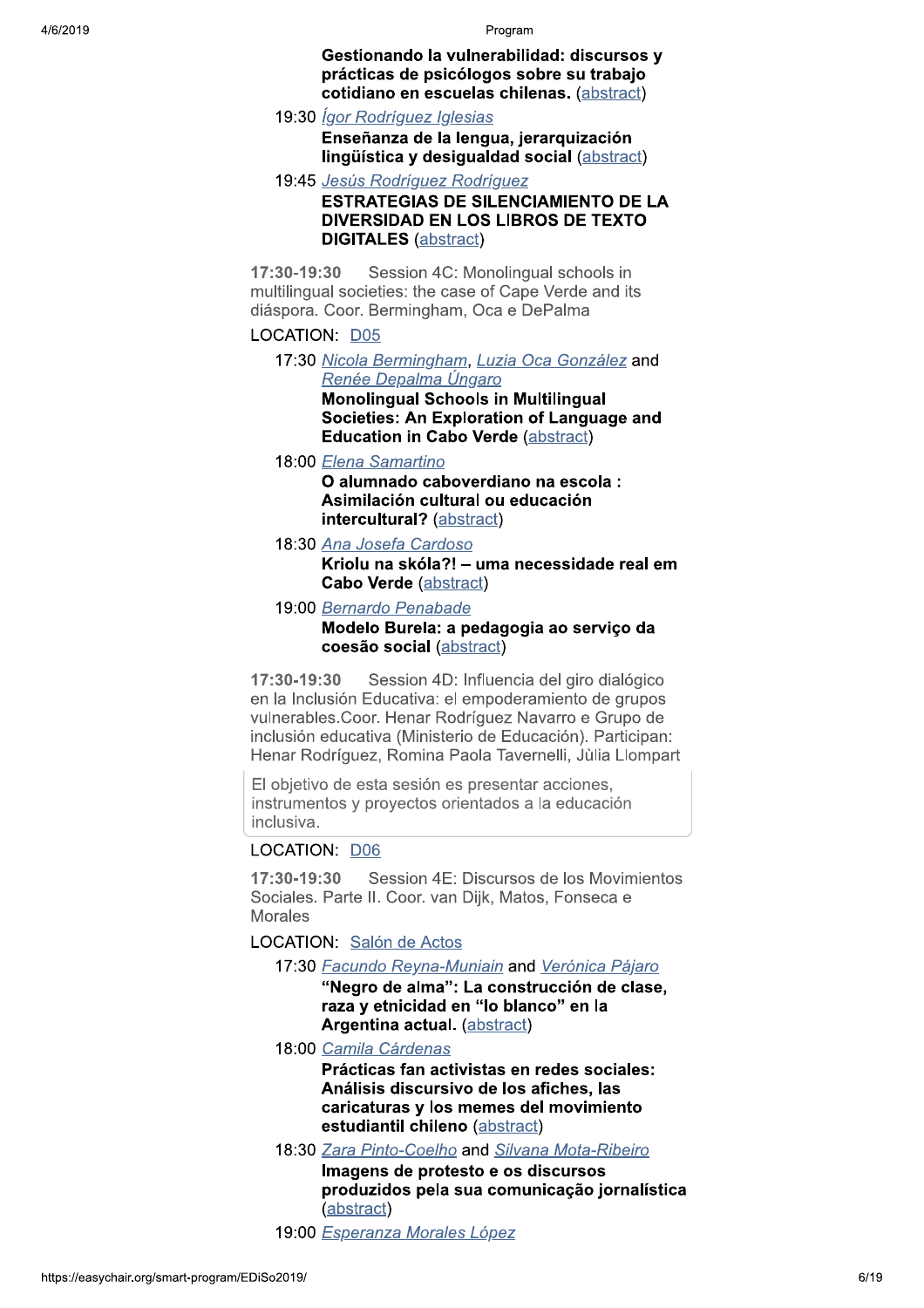Discursos desde el activismo rural: La Plataforma "Queremos nuestra Caja (de Ahorros)". (abstract)

# Thursday, June 6th

View this program: with abstracts session overview talk overview

09:15-11:45 Session 5A: Porqués y cómos del proyecto glotopolítico: Discursos y políticas del género y la lengua. Coor. Del Valle. Discussant: Rodríguez Barcia

**LOCATION: Salón Graos** 

09:15 Andrea Ariza García

EL RETORNO DE LA FAMILIA ESPAÑOLA: UN **ESTUDIO GLOTOPOLÍTICO DE LOS DISCURSOS PRONATALIDAD EN EL CONTEXTO NEOLIBERAL (abstract)** 

- 09:45 Carolina Chaves O'Flynn Prostitutas, feas y atrevidas: representaciones femeninas en la lexicografía colombiana (abstract)
- 10:15 Luis Bernardo Quesada Nieto

Sobre el silencio en la academia y el significado de los hombres que callan (abstract)

10:45 Carmín Quijano-Seda

"Para ser superintendente hav que tener cojones": análisis glotopolítico de la voz "superintendenta" en Puerto Rico (abstract)

09:15-11:45 Session 5B: Papel da escola nos procesos de substitución e revitalización lingüística no contexto galego. Coor. DePalma

LOCATION: D03

- 09:15 Carme Hermida
	- Traballar o plurilingüismo dende Galicia e dende o galego (abstract)
- 09:45 Miguel Rodríguez Carnota Paisaxe lingüística e uso real da lingua galega nunha institución escolar (abstract)
- 10:15 Ana Iglesias O silenciamento dos galegofalantes nas escolas urbanas (abstract)
- 10:45 María Helena Zapico Barbeito and Renée **DePalma**

O papel do (futuro) profesorado galego de Educación Infantil na revitalización dunha lingua minorizada (abstract)

11:15 Iria Sobrino-Freire

Bailar en cadeas? Dificultades e oportunidades para a formación dun profesorado lingüisticamente competente no Grao en Educación Infantil (abstract)

Session 5C: Personal trajectories, silence, 09:15-11:45 and the global workplace. Parte I.Coor. Garrido e Pérez Miláns. Discussant: Eva Codó

LOCATION: D04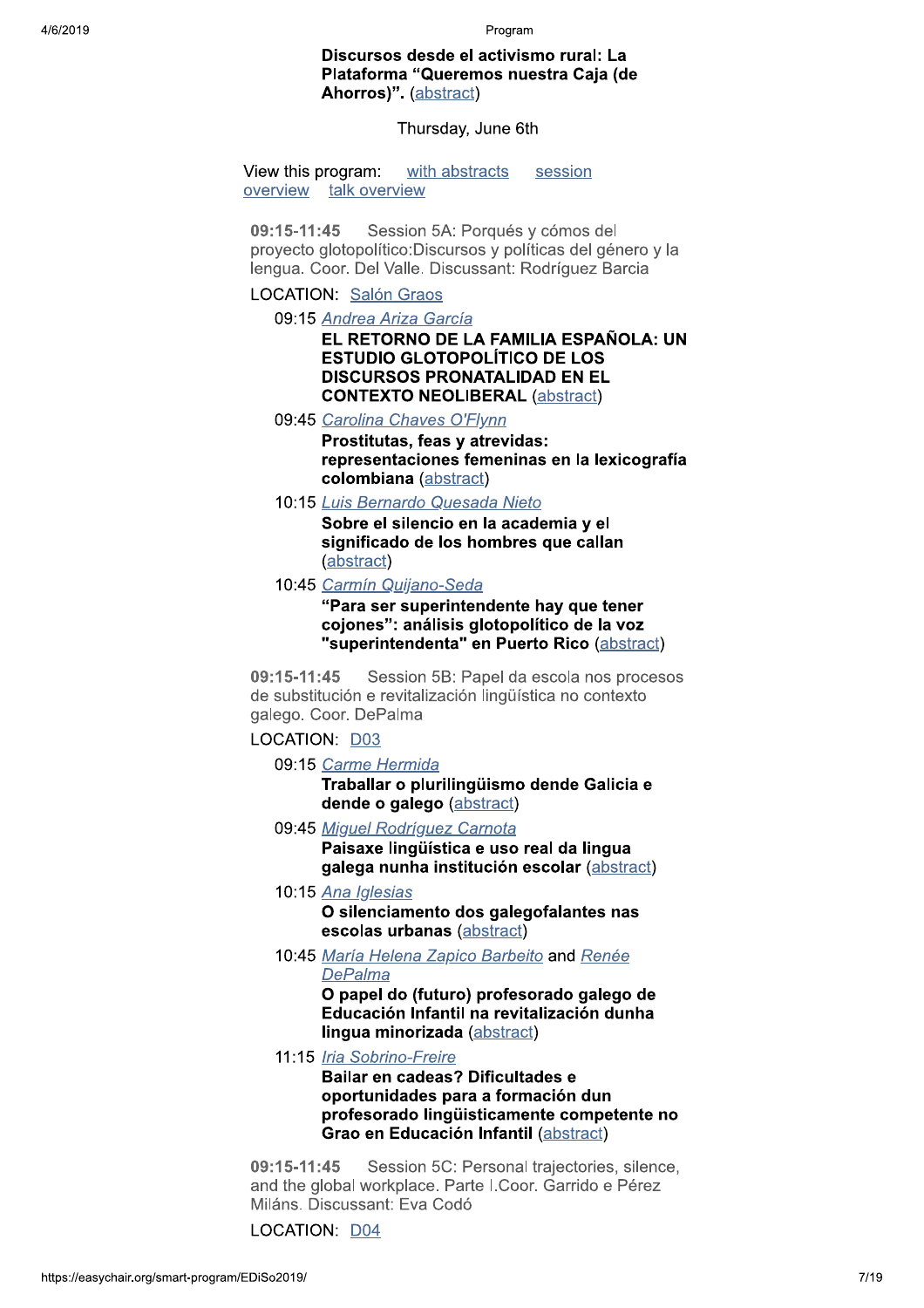- 09:15 Elisabeth Barakos The personal trajectories of language trainers as language workers in an Austrian language education company (abstract)
- 09:45 Marco Briziarelli and Susana Martínez Guillem 'Uber' University and Silenced Labour: **Struggling Notes on Gig Academia (abstract)**
- 10:15 Kori Allan Crafting an "instagramable" life: Aspirational
	- mobility, work and "digital labour" in Lapland's tourism industry (abstract)
- 10:45 Miguel Perez-Milans and Xiaoyan Guo Markets, selves, and bible reading groups: Returnees and the new global city in China (abstract)

Session 5D: Discursos de los Movimientos 09:15-11:45 Sociales. Parte III. Coor. van Dijk, Matos, Fonseca e Morales (click to edit)

# LOCATION: D05

09:15 Wladimir Dias

Movimentos sociais e democracia participativa. O caso da Assembleia Legislativa de Minas Gerais (Brasil): (abstract)

09:45 Safa Attia

Demystifying the ideological outcomes of the Eqyptian uprising: a comparison between the Arab and Western media (abstract)

10:15 Laura Menna

Un pie en la academia y otro pie en los movimientos sociales: la mirada etnográfica para el CDA (abstract)

09:15-11:45 Session 5E: Voces, silencios e imagen social en el discurso institucional. Coor. Alcaide Lara e Hernández Flores

En streamming:

http://tv.usc.es/directo2.html

LOCATION: Salón de Actos

09:15 María Bernal

La voz del ciudadano en el discurso parlamentario: el caso de los políticos andaluces (abstract)

09:40 Ana Pano Alaman

Silenciamiento y actividad de imagen en el discurso político institucional en Twitter (abstract)

10:05 Ariel Cordisco and Carlos Gómez Tulaj

(Des)enmascaramiento de una voz silentesilenciante. Enunciación elusiva, descortesía e imagen social a propósito del cierre de escuelas estatales de nivel medio en la Ciudad Autónoma de Buenos Aires (diciembre 2018) (abstract)

10:30 Nieves Hernández Flores

Las voces del discurso en la consulta médica de atención primaria (abstract)

10:55 Esperanza Alcaide-Lara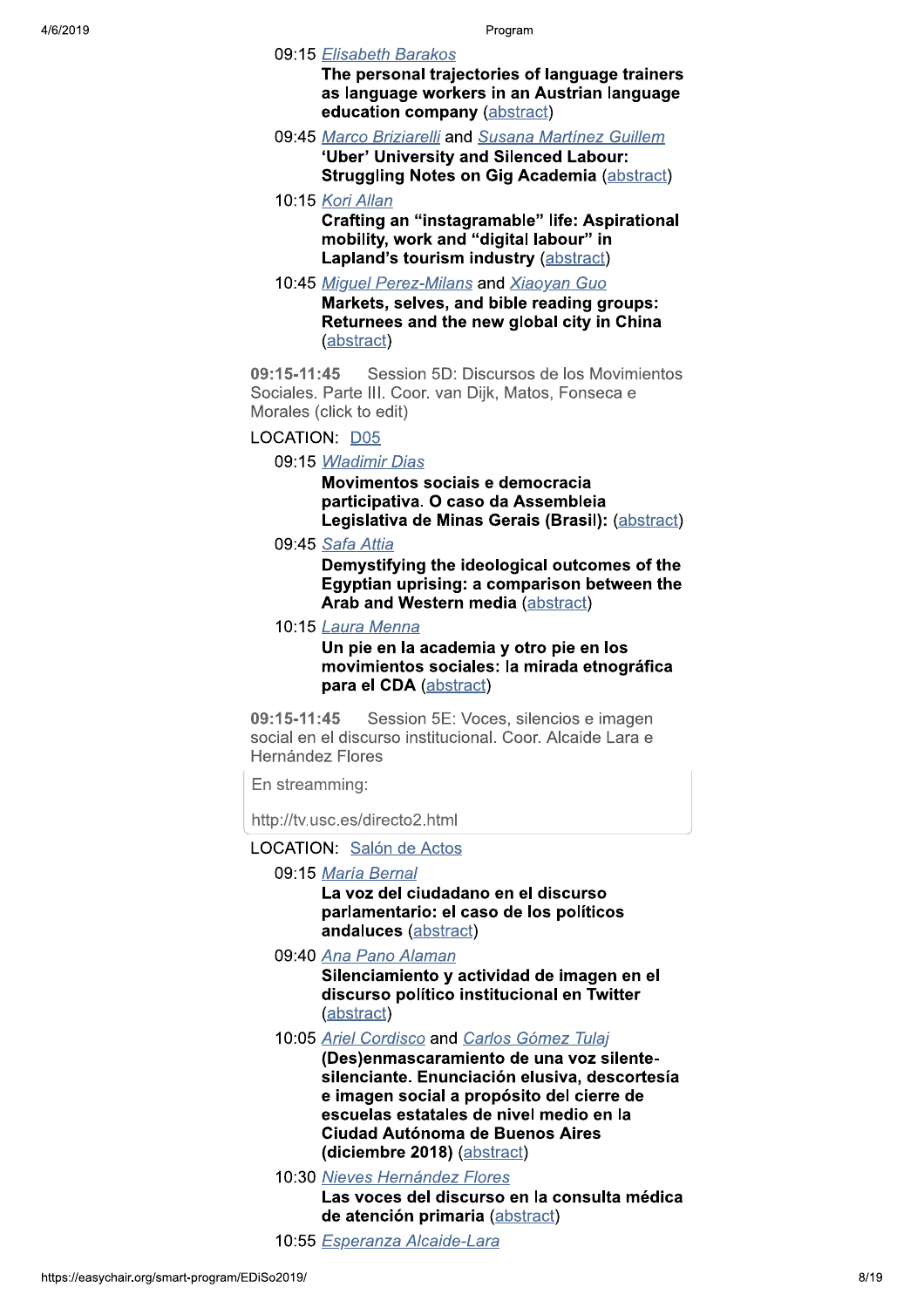# La mujer en el discurso publicitario institucional: la imagen de un silencio. (abstract)

09:15-11:45 Session 5F: Silencios e resistencias: a construción identitaria de minorías na Galicia actual. Parte I. Coor. Fernández Rei e Requeira

# LOCATION: D06

09:15 Noemi Basanta Llanes

"De mozos nunca estuveron eiguí, no teleclub": identidades cronotópicas (abstract)

09:45 Jorge Diz Ferreira

"Valer non vale un duro desde logho": a fala sobre terceiras persoas e a construción de identidades rurais na conversa espontánea (abstract)

10:15 Elisa Fernández Rei and Xosé Luís Requeira Fernández

Cambio lingüístico, ruralidade e creación de novas identidades sociais (abstract)

- 10:45 Ana Gómez, Sara Fernández and Uxía Castro Heteropercepción e autopercepción en neofalantes e paleofalantes (abstract)
- 11:00 Noelia García Díaz

Lingua e identidade: unha aproximación ás categorías falante tradicional e neofalante no contexto galego (abstract)

#### 11:45-12:15 Pausa Café

 $12:15-14:15$ Session 6A: Comunicacións libres. Presidente de mesa: Manuel Alcántara

LOCATION: D12

- 12:15 Maria Sabaté-Dalmau Minoritised speakers and silenced languages in the diaspora: Language maintenance among Pakistani migrants (abstract)
- 12:45 Víctor Corona Bad Bunny o el prestigio del estigma (abstract)
- 13:15 Ángel del Palacio Fronteras de la compasión: un reality australiano sobre refugiados (abstract)
- 13:45 Carolina González

**IMIGRAÇÃO GALEGA NO BRASIL:** REFLEXÕES À LUZ DA ANÁLISE DE **DISCURSO CRÍTICA** (abstract)

Session 6B: Comunicacións libres.  $12:15 - 14:15$ Presidente de mesa: Josep María Castellà

LOCATION: D13

12:15 José Luís Forneiro

O ROMANCEIRO TRADICIONAL DA GALIZA: 150 ANOS ENTRE A MANIPULAÇÃO E A **OCULTAÇÃO** (abstract)

12:45 Gemma Bartolí Masons El silenciament de la llengua catalana en la novel·la de finals del XIX (abstract)

13:15 Dolors Perarnau Vidal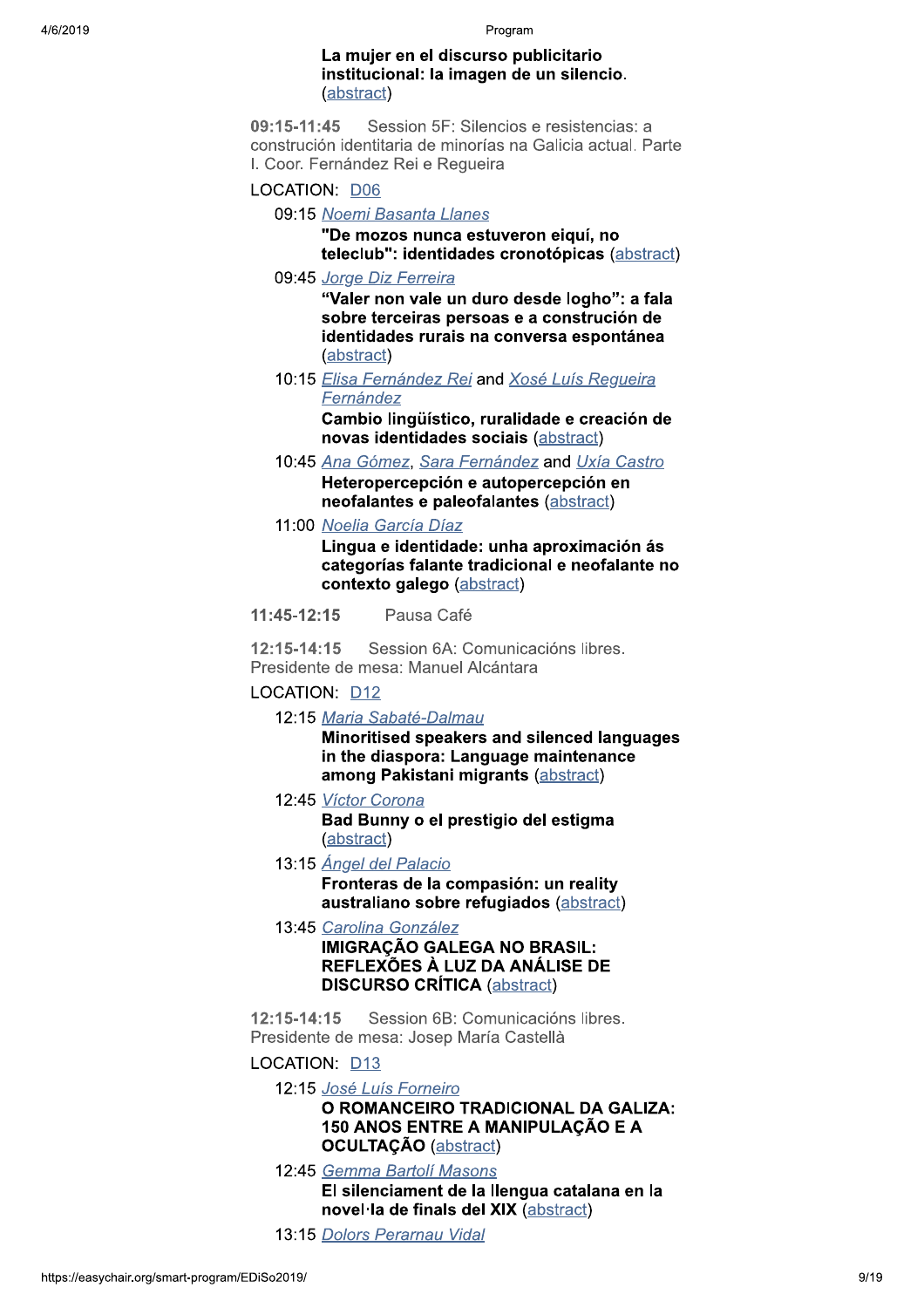## Sobre o silencio do discurso ou o discurso do silencio. O caso Víctor Sunyol (abstract)

Session 6C: Proxección de vídeos "A nosa  $12:15 - 14:15$ investigación". Preparación colectiva "Roteiro TIC"

# LOCATION: D04

Session 6D: Silencios e resistencias: a  $12:15 - 14:15$ construción identitaria de minorías na Galicia actual. Parte II. Coor. Fernández Rei e Requeira

LOCATION: D06

12:15 Nicola Bermingham

Transplanting linguistic ideologies: a case study of Cape Verdean immigrants in Galicia (abstract)

12:45 Paulo Padin

O conceito neofalante desde uma perspetiva émica (abstract)

13:15 Ikram Chilah

Neo-hablantes, velo y administración pública: la invisibilización de un colectivo en Cataluña (abstract)

 $12:15 - 14:15$ Session 6F: Veus i silencis de dona al mitjans de comunicació i a les xarxes socials. Coor. Ribas e Marín

# LOCATION: D07

12:15 Paloma Elvira Ruiz

Cartografiando las relaciones de poder en el feminismo universitario (abstract)

- 12:35 Rosa Brion, Lucía de la Presa, Paloma Elvira **Ruiz and Laura Menna** La Otra por antonomasia: víctimas de Boko Haram según el fotoperiodismo (abstract)
- 12:55 Carla Vilardell Ramírez and Maria Montserrat **Ribas Bishal**

#On són les dones# a la premsa abans del 8 de marc? (abstract)

13:15 Maria Lúcia da Cunha Victório de Oliveira Andrade

> Vozes femininas e o discurso publicitário: um estudo de propagandas direcionadas à mulher no século XXI. (abstract)

13:35 Carmen Cares and Camila Cárdenas Tecnopolítica feminista en redes sociales: El meme como estrategia de resistencia (abstract)

 $12:15 - 14:15$ Session 6F: Voices, silences and silencing: applied linguistics and the arts, the arts and applied linguistics. Coor. Moore, Harvey e Bradley. **Discussant: Bradley** 

# LOCATION: D03

12:15 Pamela Murgia

Art, identity and resistance: educational projects and genres in Palestinian refugee camps in Lebanon. (abstract)

12:35 Lou Harvey

Letting go of language: The production of voice in participatory arts (abstract)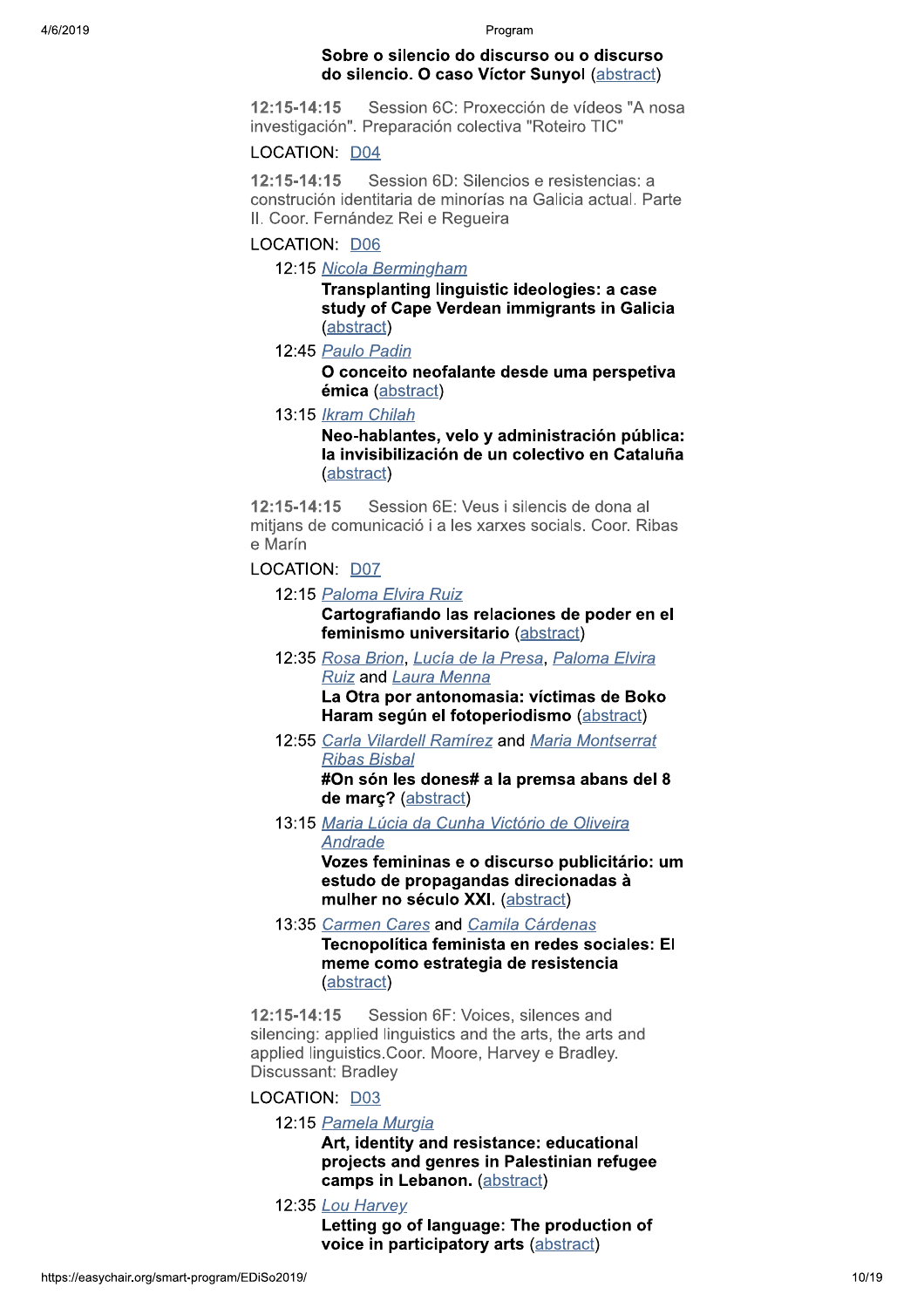## 12:55 Maggie Hawkins, Júlia Llompart, Emilee Moore and Claudia Vallejo Facilitating multimodal voices in a digital

storytelling project (abstract)  $12:15 - 14:15$ Session 6G: Discurso(s) del

multilingüismo: voces y silencios en el neoliberalismo. Coor. Martín Rojo e Prego

En streamming:

http://tv.usc.es/directo2.html

### LOCATION: Salón de Actos

12:15 Julia Llompart

El discurso monolingüe en el aula multilingüe: contradicciones en torno al silenciamiento de las voces del alumnado plurilingüe (abstract)

12:35 Adil Moustaoui Sihir, Gabriela Prego-VÁzquez and Luz Zas Varela

Escalaridad, prácticas translingüísticas v desarrollo de habitus transnacional en adolescentes de origen magrebí en Galicia (abstract)

12:55 Miguel Ángel López Rodríguez

Chapurreau: la mesa en medio y cada silla de su lado. Multilingüismo, territorio e identidades imaginadas (abstract)

13:15 Clara Molina

El papel de las emociones en la construcción identitaria de los estudiantes translocalizados: una propuesta desde las narrativas autobiográficas (abstract)

13:35 Alexandre Duchêne and Luisa Martín Rojo

Language as a capital and as an asset: Hope. promises, exploitation and failure/ El lenguaje como capital y como activo. Esperanza. promesas, explotación y fracaso (abstract)

15:30-17:00 Session 7A: Mesa redonda. Discurso y salud. Principales líneas de investigación. Coor. Figueras e Bañón

# LOCATION: D12

15:30 Antonio Miguel Bañón, Carolina Figueras, Milagros Fernández Pérez, Alberto D. Asencio Ibáñez and M<sup>a</sup> Isabel Morente Parra Discursos sobre la enfermedad (abstract)

15:30-17:00 Session 7B: Mesa redonda. Semiotização de vozes: da transgressão à ocultação. Coor. Roboredo Seara e Simões Marques

#### LOCATION: D13

15:30 Isabelle Simões Marques

Manifestações de rebelião : análise de fenómenos discursivo-semióticos em grafitis (abstract)

# 15:50 Sandra Zimbrão Grafite na periferia: A voz dos silenciados através da arte de rua (abstract)

16:10 Ana Lúcia Tinoco Cabral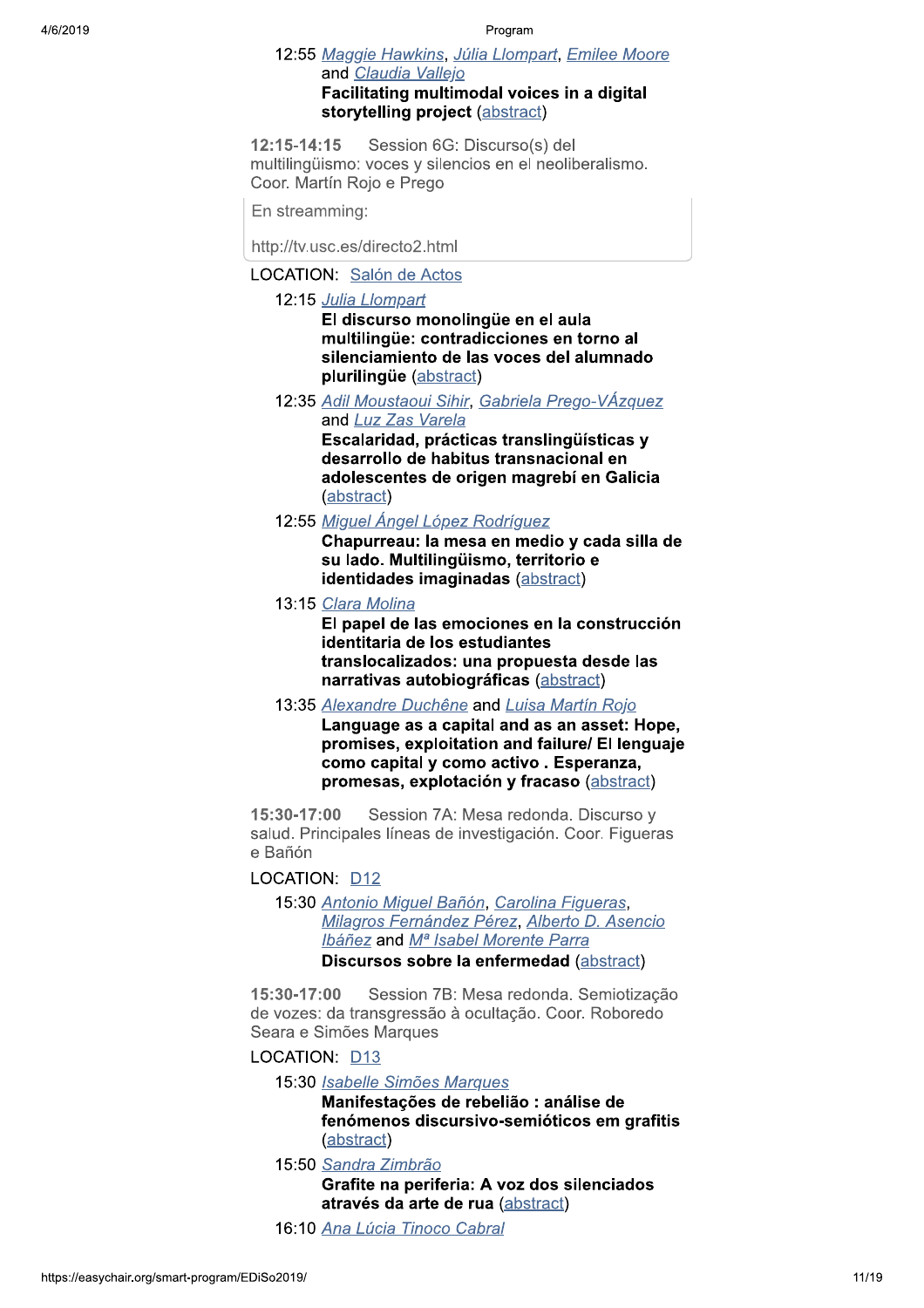# O grito oculto atrás da porta: subjetividade, interação e transgressão (abstract)

# 16:30 Isabel Seara

# Ocultação e exibição. Tatuagens, escritos pluri-semióticos (abstract)

Session 7C: Observatorio do discurso: 15:30-17:00 debate participativo

En streamming:

http://tv.usc.es/directo2.html

# LOCATION: Salón de Actos

- 15:30 Gabriela Prego-Vázquez and Luz Zas Varela Observar para empoderar: GrafiTIC a nosa paisaxe lingüística (abstract)
- 15:40 Claudia Carolina Diana Sánchez, María Eugenia Chareun and María Beatriz Taboada Discursos violentos y de resistencia en el paisaje lingüístico: experiencias de mapeo y análisis en la formación docente (abstract)
- 15:50 Ramon Casas-Luque

Paisatges lingüístics en moviment: manifestacions a Barcelona contra el judici al "procés" (abstract)

16:00 Luisa Rojo and Lara Alonso

Los paisaies lingüísticos como dispositivo de reflexión y transformación de la realidad lingüística de los hablantes (abstract)

16:10 Francesco Screti

Re-escribir Galicia: nacionalismo, postnacionalismo y la re-construcción del espacio social mediante la grafía (abstract)

16:20 Maria Sabaté Dalmau

Com ensenvar sociolingüística crítica mitjançant l'ús de paisatges lingüístics com a eina pedagògica d'acció/recerca a la universitat? (abstract)

16:30 Maria Rosa Garrido

"Multilingual Lausanne": Collaborative linguistic landscaping as a pedagogical and research tool (abstract)

17:00-17:30 Café-charla solidaria

17:00-19:00 Session 8: Asambleas (ordinaria e extraordinaria) da asociación EDISo. Eleccións Xunta Directiva, PARA SOCIOS E SOCIAS DE EDISO

**IMPORTANTE: PRÉGASE PUNTUALIDADE ÁS SOCIAS** E SOCIOS: 17:00 (SALÓN DE ACTOS)

LOCATION: Salón de Actos

19:15-21:00 Session 9: Saída, Roteiro Facultade-Praza da Quintana. Observatorio do Discurso. Acción participativa na Praza pública

**IMPORTANTE: SAÍDA DENDE O VESTÍBULO DA FACULTADE AO FINALIZAR ÁS ASAMBLEAS EDISO** (HORARIO APROXIMADO: 19:15). Enlace para o roteiro: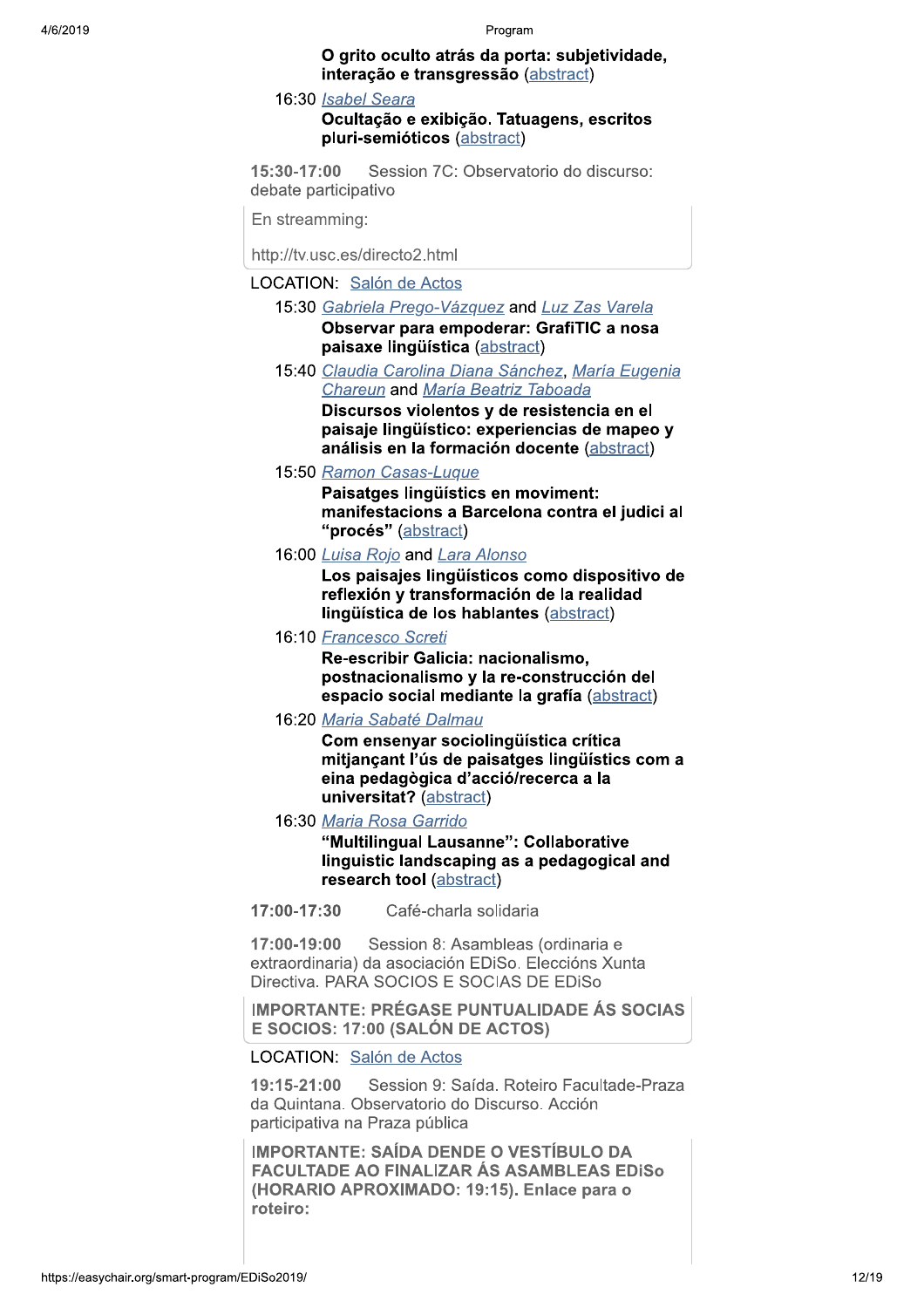ttps://www.google.com/maps/d/edit?mid=1eHk76Z23mkEkS0Fe5kz0eDnGtgyzY-A

- 19:15 Beatriz Taboada, Luz Zas, Maria Rosa Garrido Sardà, Luisa Martín Rojo, Clara Molina, Ana Pano, Montserrat Ribas and Gabriela Prego Vozes, silences i silenciaments ('voces, silencios y silenciamientos') en los paisajes lingüísticos urbanos (abstract)
- 19:45 Daiana da Silva Teixeira, Laura Pastor, Cristina Paloma García Guisado and Daniel Aguirre La transformación de Madrid en el paisaje lingüístico (abstract)
- 19:55 Diana Touceda Cascallar, Karima Wahmid, Pragmática Intercultural Facultade de Filoloxía and Yu Zivi

Unha mirada á paisaxe lingüística de Santiago de Compostela (abstract)

- 20:05 Miquel Guisantes Alonso, Vanessa Prieto Casal, Beatriz Calderón Cerrato and Carla Catarina Gómez Carballo O Museo das Peregrinacións: As linguas do camiño (abstract)
- 20:15 Clara Lago Caamaño, Lidia Gómez Martínez, Alba González Vidal and Irma Silva Hervella A Catedral de Santiago: a paisaxe lingüística entre a devoción e a turistificación. (abstract)
- 20:25 Alba Marín Romero Paisajes lingüísticos del 8M: voces urbanas del feminismo (abstract)
- 21:30-23:00 Cea no Hostal San Francisco

Friday, June 7th

View this program: with abstracts session overview talk overview

09:15-11:15 Session 10A: Comunicacións libres. Presidenta de mesa: Olga Cruz Moya

# LOCATION: D12

- 09:15 Isabel Rei-Samartim Nova abordagem do discurso histórico sobre
	- a quitarra/viola peninsular (abstract)
- 09:45 Paula Garaventa

Discurso e identidades sociales: La (re)construcción de la identidad de los músicos callejeros en Barcelona (abstract)

10:15 Adriana Capuano de Oliveira and Luciana Akemi Fuiita

> **MEMÓRIAS ENQUADRADAS X MEMÓRIAS** SOTERRADAS: AS BOMBAS ATÔMICAS E SEUS EFEITOS NA HISTÓRIA DO PÓS-**GUERRA** (abstract)

10:45 Sergio Pascual

Argumentación y violencia de género. Análisis argumentativo del Pacto Nacional. (abstract)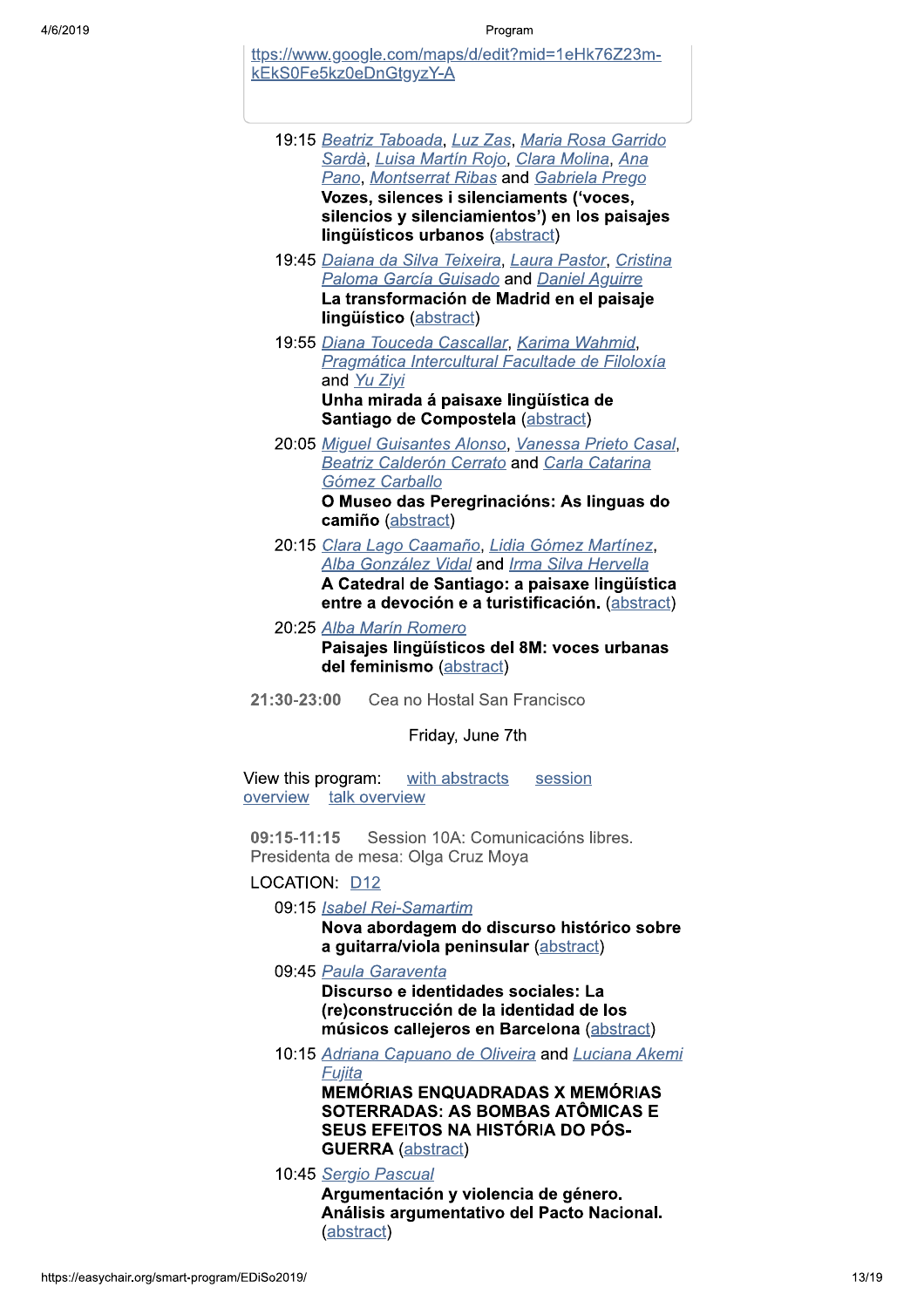09:15-11:15 Session 10B: Comunicacións libres. Presidenta de mesa: Beatriz Taboada

### LOCATION: D13

09:15 María C. Sampedro Mella

La influencia de la variable sexo en la expresión de diferentes actos de habla en español y portugués. (abstract)

09:45 Alicia Sentí Janssen

La construcción de las nuevas masculinidades y feminidades a través de la interacción en un grupo de amigos (abstract)

10:15 Irina Rasskin Gutman

Una aproximación sociocultural y discursiva para el estudio de trayectorias identitarias de mujeres académicas en universidades españolas (abstract)

10:45 Iria Gael Romay Fernández "Lenguaje femenino": ¿Falacia o realidad? (abstract)

09:15-11:15 Session 10C: Porqués y cómos del proyecto glotopolítico: Metalenguaje y desigualdad: el caso del español en EEUU. Coor. Del Valle. Discussant: Martín-Rojo

En streamming:

http://tv.usc.es/directo2.html

**LOCATION:** Salón de Actos

09:15 Lara Alonso and Laura Villa

Desigualdades silenciadas tras el discurso del valor económico del bilingüismo en **Estados Unidos (abstract)** 

09:45 Anthony Harb and Tania Aviles

**LA CLASE MIXTA COMO ESPACIO DE CONTACTO RACIAL: La reconceptualización** de las categorías identitarias en el aprendizaje de español en Estados Unidos (abstract)

10:15 Inés Vañó García and Evangelia-Lydia Manatou Proyecciones normativas de la lengua española desde espacios institucionales: manuales de texto y prensa (abstract)

Session 10D: (Des)Encontros linguísticos: 09:15-11:15 que invisibilidades e silenciamentos entre as populações negras na Europa? Coor. Matias e Tavares

#### LOCATION D03

09:15 Ana Josefa Cardoso

A contradição entre o estatuto e o papel desempenhado pela língua cabo-verdiana (abstract)

09:40 Estevao Filimao

Politicas linguisticas em Africa: os 3 andares da inclusao (local, nacional e internacional) (abstract)

10:05 Ana Raquel Matias

Que escolhas de (in)visibilidade da diversidade linguística na sociologia das migrações internacionais? (abstract)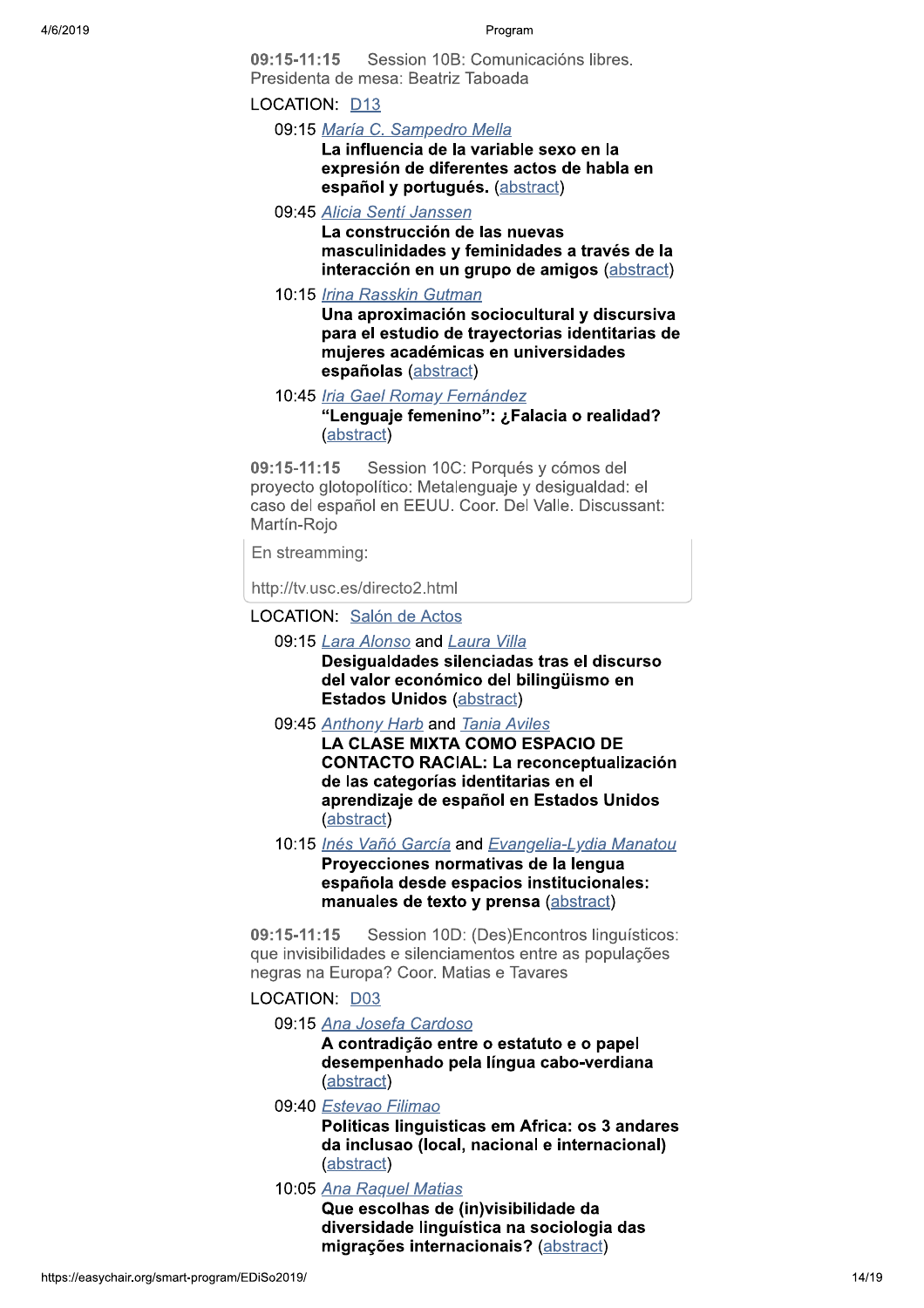#### 10:30 Laura Morgenthaler García

La traducción de lenguas "invisibles": discriminación lingüístico-institucional en peticiones de asilo de refugiados de África Occidental. (abstract)

09:15-11:15 Session 10E: Vozes, silêncios e silenciamentos no discurso prisional. Parte I. Cor. Henriques & Serra Castilhos

## LOCATION: D04

09:15 Carlúcia Maria Silva, Ana Beatriz Trindade Melo and Gilberto Pereira Braga

> Mulher\mãe de preso trabalha, não é bandida! Processos de trabalho, superação de violências e acesso a direitos de mães de presidiários na Região Metropolitana de Belo Horizonte - Brasil (abstract)

09:40 Tauã Lima Verdan Rangel and Isadora Teixeira Glória Vargas

**INVISIBILIDADE, SILÊNCIO E LESBIANIDADE** NO SISTEMA PRISIONAL BRASILEIRO: O **ESTADO COMO VIOLADOR DE DIREITOS FUNDAMENTAIS (abstract)** 

10:05 Silvia Gomes, Maria João Leote de Carvalho, Raquel Oliveira and Vera Duarte Tendência e desafios no sistema penitenciário português: da lei à prática (abstract)

10:30 Vera Duarte and Estela Pereira

Intervenção responsiva ao género no sistema de justiça juvenil: entre ditos e não ditos (abstract)

 $11:15 - 11:45$ Pausa-Café

 $11:45-13:00$ Session 11: Conferencia plenaria: Voz y polifonía en la teoría glotopolítica ¿Qué tienen en común Mazurca para dos muertos de Camilo José Cela y el Homenaie a la Lengua Española de Leganés, José del Valle (CUNY)

En streamming:

http://tv.usc.es/directo2.html

LOCATION: Salón de Actos

11:45 José Del Valle del Valle

Voz y polifonía en la teoría glotopolítica ¿Qué tienen en común Mazurca para dos muertos de Camilo José Cela y el Homenaje a la Lengua Española de Leganés (abstract)

13:00-14:15 Session 12A: Mesa redonda: Escola. políticas educativas e silenciamento das linguas. Coor. Zas

En streamming:

http://tv.usc.es/directo2.html

**LOCATION** Salón de Actos

13:00 Luz Zas, Ana I. Andrade, Adil Moustaoui, Luci Nussbaum, Júlia Llompart, Bernardo Penabade and Gabriela Prego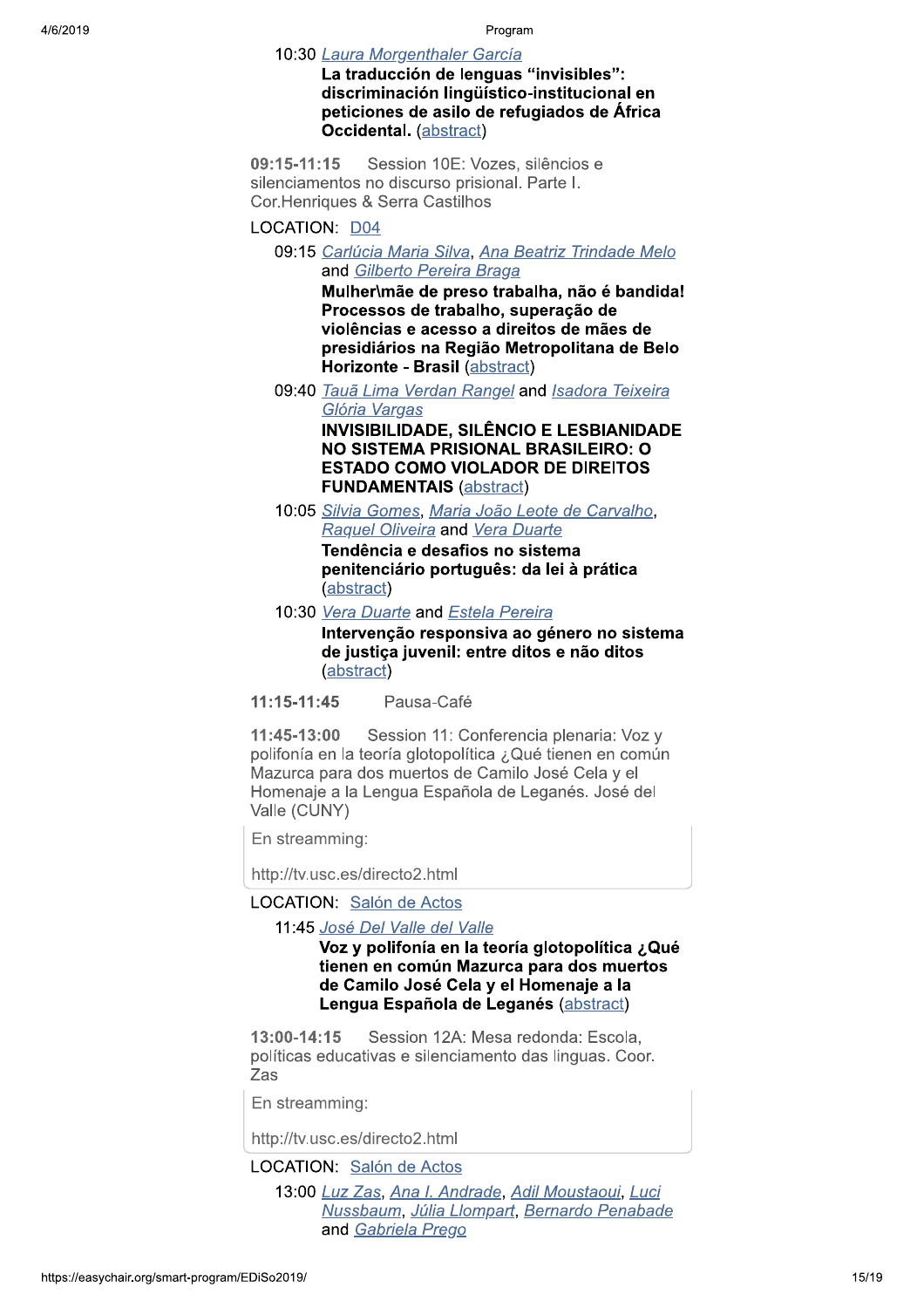#### Mesa redonda: Escola, políticas educativas e silenciamento das linguas (abstract)

Session 12B: Comunicacións libres. 13:00-14:15 Presidente de mesa: Xosé Luís Forneiro

## LOCATION: D12

13:00 M. Carmen Villarino Pardo and Jolanda Galanes **Santos** 

Promocão cultural em espacos institucionalizados. As Feiras Internacionais do Livro (abstract)

## 13:30 Ana Luna and Jakson Renner

O discurso cultural das comunidades convidadas nas feiras internacionais do libro. O modelo de Liber - Barcelona/Madrid (abstract)

13:00-14:15 Session 12C: Vozes, silêncios e silenciamentos no discurso prisional. Parte II. Coor. Henriques & Serra Castilhos

LOCATION: D04

13:00 Matheus Arado Batista

O direito à qualificação profissional como fator ressocializador suprimido (abstract)

14:15-15:00 Pausa almorzo

Session 13A: Comunicacións libres. 15:30-17:00 Presidenta de mesa: Ana Pano

# **LOCATION D12**

15:30 Felisa Rodríguez Prado and Zósimo López Pena

Voces, espazos e silencios de Santiago de Compostela nos/en discursos de temática xacobea através de produtos culturais (abstract)

16:00 Vitor Miguez

Atenuación, intensificación e modalidade epistémica (abstract)

15:30-17:00 Session 13B: Comunicacións libres. Presidenta de mesa: Belén García

# LOCATION: D13

15:30 Fortunato Morales

La nueva ultra derecha en Chile: discursos del resentimiento y neoliberalismo autoritario (abstract)

16:00 Carles Roca-Cuberes, Will Gibson and Alyssa Young

> 'Illegal aliens who have committed sexual crimes against children' and the building of walls: a membership categorization analysis of Trump's hate speech on Twitter (abstract)

16:30 Irene Tomé and Xabier Ron

A manipulación do discurso de prensa no franquismo. O Caso de Enrique Ruano (abstract)

15:30-17:00 Session 13C: A política exterior da União Europeia face as novas realidades: discursos, vozes, silêncios e silenciamentos. Parte I. Coor. Serra Castilhos e **Resende Alves**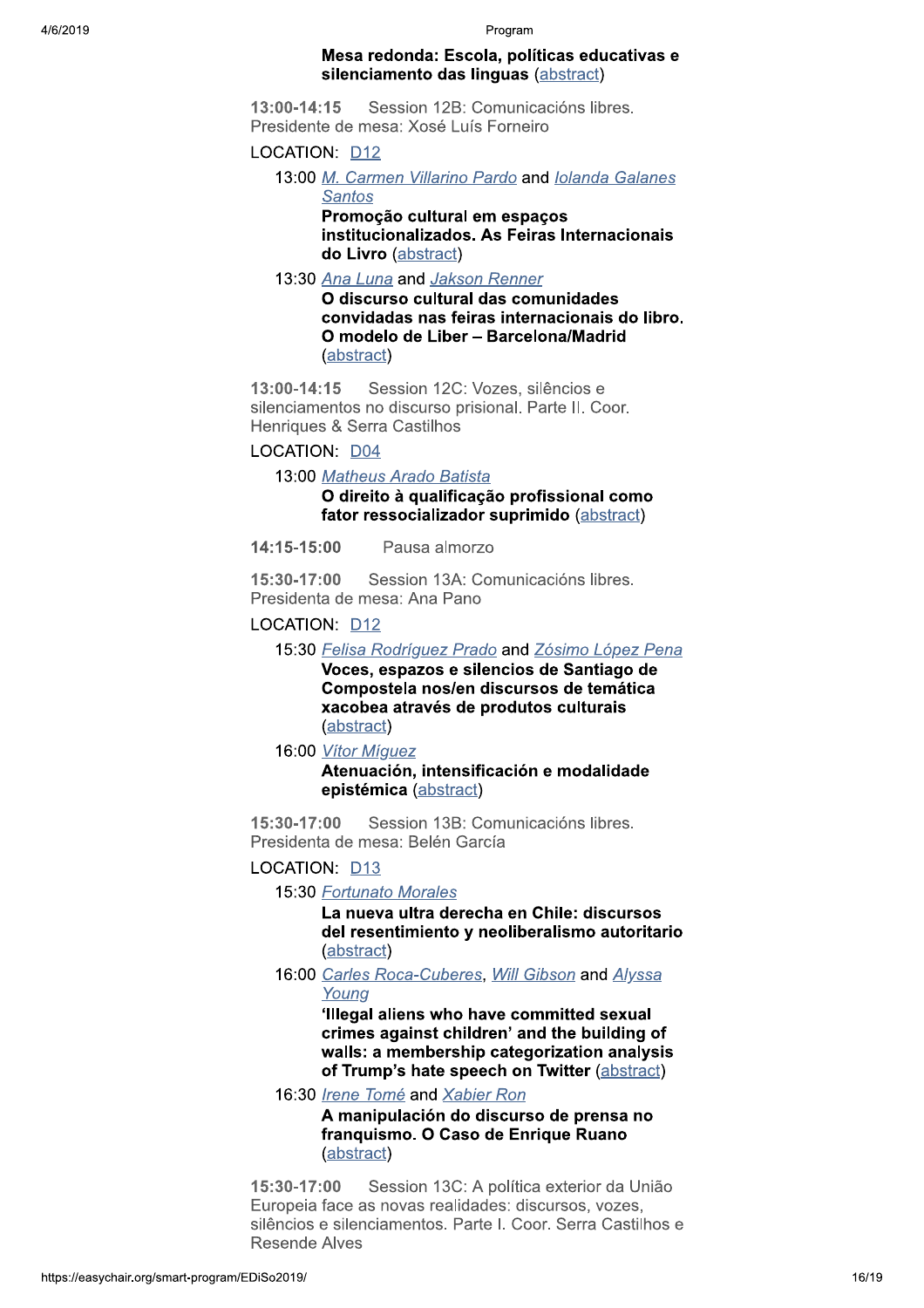15:30 Sílvia Nunes

LOCATION D03

Políticas educativas de Educação de Adultos uma utopia na perspetiva e experiência da transição para a inatividade laboral e condição sénior. (abstract)

- 15:50 Susana Monteiro A UNIÃO EUROPEIA: O PASSADO, O **PRESENTE E QUE FUTURO?** (abstract)
- 16:10 Pedro Ponte E Sousa EU Foreign Policy under globalization: Europeanization and a more unified EU foreign stance (abstract)
- 16:30 María G. Navarro

La vida oculta de las instituciones: una aproximación al nuevo institucionalismo discursivo (abstract)

15:30-17:00 Session 13D: Estudios del discurso y orden familiar: Voces, silencios y nuevas realidades familiares. Parte I.Coor. Poveda y Moustaoui

#### LOCATION: D05

15:30 Marina de Faria

Vozes e Silêncios nas Famílias de Pessoas com Síndrome de Down (abstract)

16:00 Margarida Varela

The end of donor anonymity (abstract)

16:30 Irene Salvo and David Poveda

"¡Basta!, ya no hay más secretos, se acabó": Narrativas sobre revelaciones accidentales en personas adultas que fueron adoptadas en **Chile** (abstract)

15:30-17:00 Session 13E: Immersion Education: A Social Approach. Parte I. Coor. Petit Cahill

# **LOCATION: Salón Graos**

15:30 Kevin Petit Cahill

The Murder Machine, the Flemish Mother and the Irish Monk: The Birth of Irish Immersion **Education (abstract)** 

16:00 Martina Zimmermann

Learning German through real conversation in the woods: Analysing the promotional discourse of an immersive summer camp in the US (abstract)

16:30 Eva Codó, Andrea Sunyol and Jessica McDaid Immersion as branding: A preliminary analysis of immersion discourse in promotional materials in education (abstract)

17:00-17:30 Café e charla solidaria

 $17:30-19:30$ Session 14A: Comunicacións libres. Presidente de mesa: Xosé Luís Regueira

## LOCATION: D12

17:30 José Manuel Dopazo Entenza Os valores comunicativos do silencio (abstract)

18:00 Oscar Parcero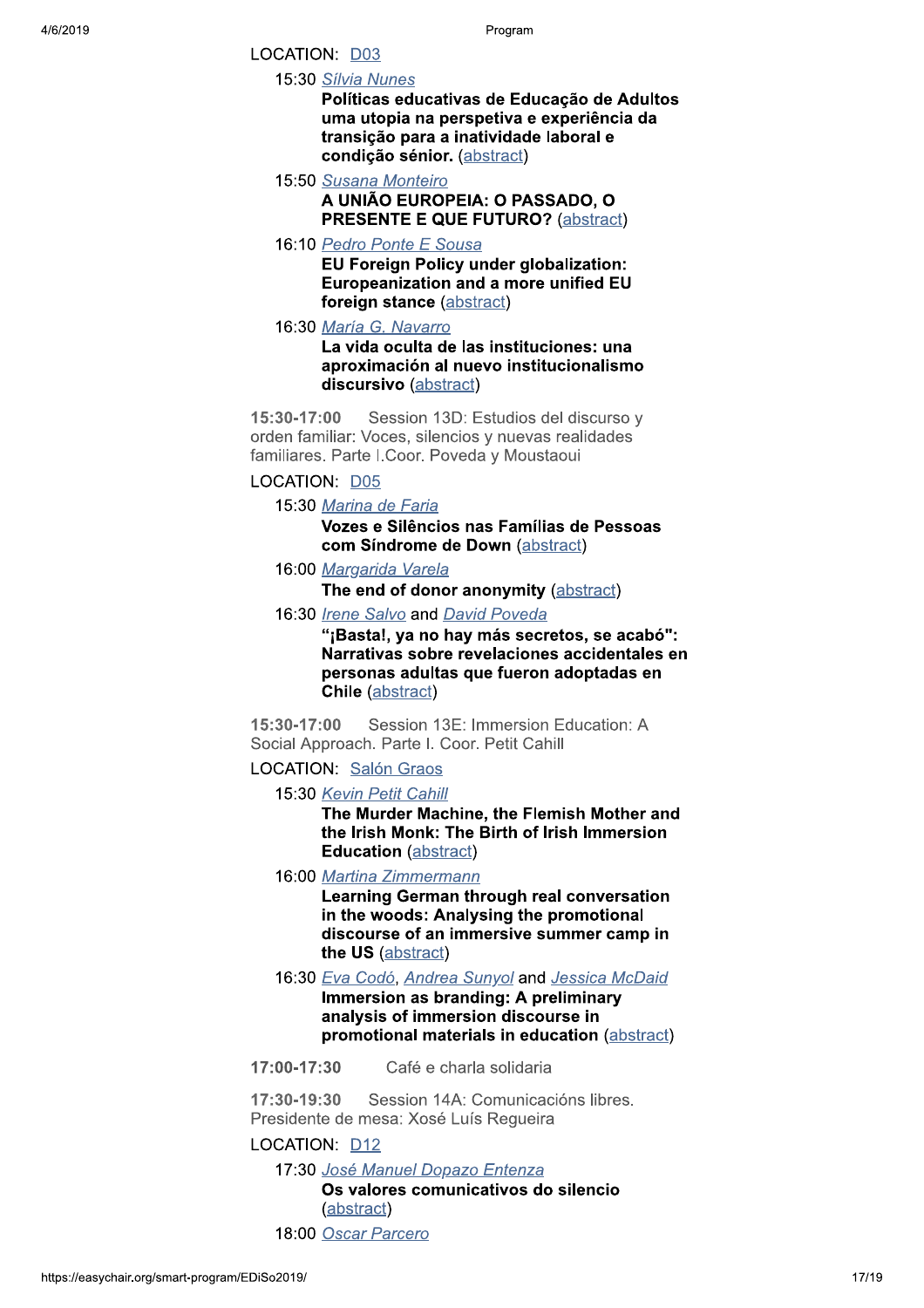#### Johannes de silentio: a fe no silencio (abstract)

#### 18:30 Dennis Álvarez-Guerrero

O silencio ante as falas locais do Bierzo: o caso do galego. Silence within local languages in El Bierzo: the galician language. (abstract)

17:30-19:30 Session 14B: Comunicacións libres. Presidenta de mesa: Elisa Fernández Rei

# LOCATION: D13

17:30 Juan Ramon Valiño, Ania Pérez and Maria **Carmen Cabeza** 

> O corpus como recurso para dar visibilidade aos discursos en lingua de signos española (LSE): a temática "Vida xorda" (abstract)

18:00 Vivian Rangel and María Caíña Hurtado

A deslegitimação das minorias no discurso da extrema direita no Brasil e na Espanha: uma visão comparativa (abstract)

18:30 Sílvia Nunes

A importância do terceiro setor nas Políticas Públicas Educativas na fase da transição para a inatividade laboral e condicão sénior orientadas para o envelhecimento ativo. (abstract)

Session 14C: A política exterior da União 17:30-19:30 Europeia face as novas realidades; discursos, vozes. silêncios e silenciamentos. Parte II. Coor. Serra Castilhos e Resende Alves

# LOCATION: D03

17:30 Isabel Baltazar

A UNIÃO EUROPEIA NO MUNDO: entre vozes e silêncios. Onde está a PESC? (abstract)

17:50 Mário Barata

A Retirada Unilateral de uma Notificação de Saída e o Silenciamento da União Europeia (abstract)

18:10 Dora Alves and Daniela Castilhos

O poder normativo da União Europeia enquanto sujeito internacional (abstract)

17:30-19:30 Session 14D: Estudios del discurso y orden familiar: Voces, silencios y nuevas realidades familiares. Parte II.Coor. Poveda e Moustaoui

# LOCATION: D05

17:30 Carla Amoros Negre

Política lingüística familiar en un contexto migratorio: la comunidad rumana de Castellón de la Plana (abstract)

18:00 Nieves Galera

Interacciones en la primera infancia, nuevas familias y afecto (abstract)

17:30-19:30 Session 14E: Immersion Education: A Social Approach. Parte II. Coor. Petit Cahill.

**LOCATION: Salón Graos** 

17:30 Ana María Relaño-Pastor